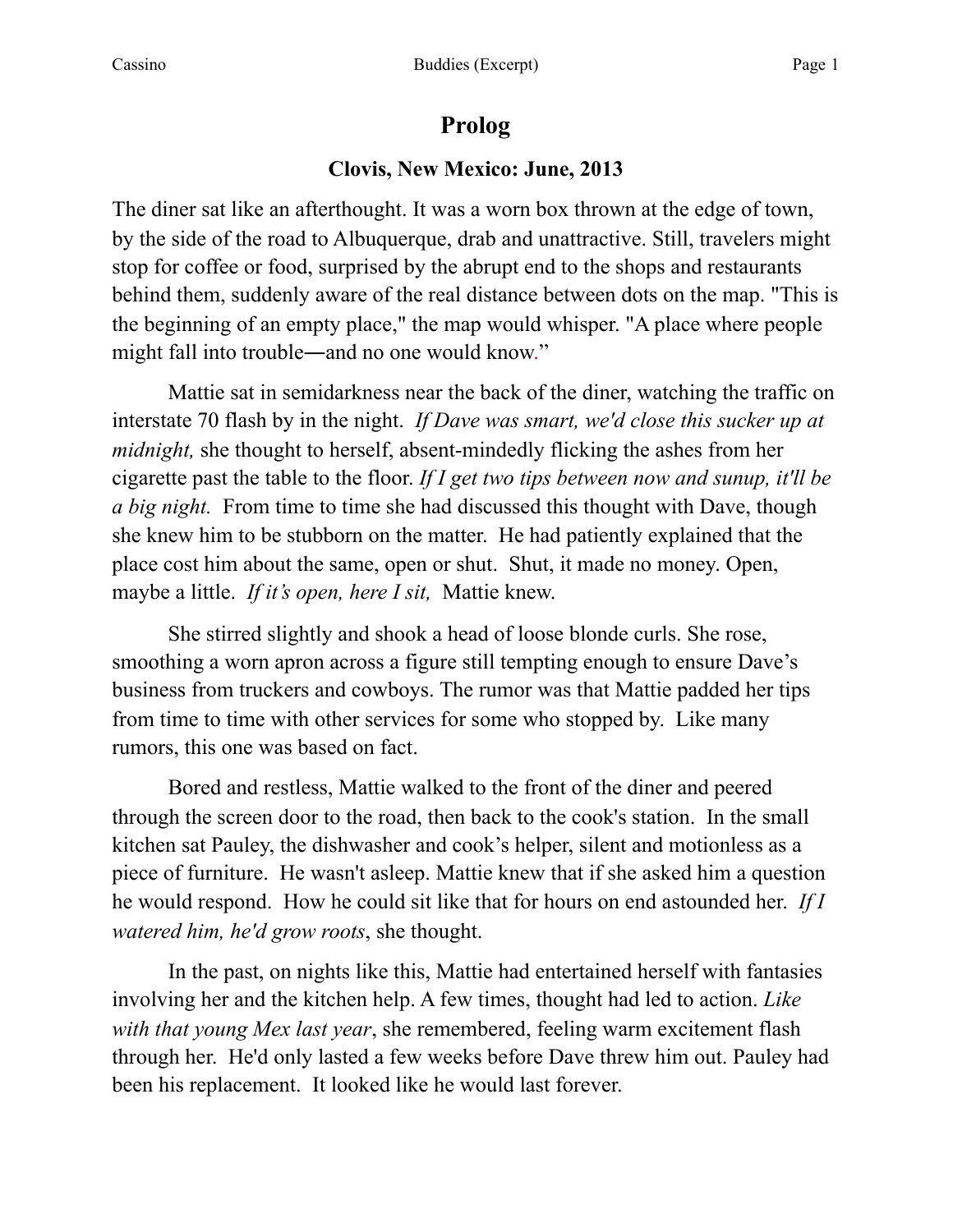"Try your luck with this one, Mattie," Dave had chuckled as he'd introduced them. "If you can get to him, I'll set you up in Dallas myself!" Mattie had been to Dallas already, but the intimation was clear. How had Dave described him? "A crispy critter," yeah, that was it.

 Pauley was certainly no prize. Deep, livid scar tissue covered half of his face―almost obscuring one eye, extending down his neck. Even so, he was strong, very strong. Better yet, he was willing to work. The little kitchen had never been so clean. Not dumb, either. Not really. Just ... absent. Part of Pauley never paid full attention when people talked to him. Or maybe part of him had been turned off, a long time ago. How old was Pauley? Part of him, the undamaged part, might be young. The other side of his face was old and terribly damaged. Judging his age accurately was impossible.

 Crazy shadow patterns, from headlights shining suddenly through the front window, interrupted her musings. *Maybe some tips after all*, she thought as she turned to face the front door. Sadly, as her first customer in several hours tramped in, she realized she was in for nothing but trouble.

"Is this place open?" asked a short, balding man wearing a loud shirt and baggy, dark blue shorts. As he spoke, he rocked back on his heels―as if trying to view the ceiling without looking up. A stub of well chewed cigar protruded from one side of a fleshy mouth. Matted dark hair on arsenical white skin, dark socks, and some kind of sandals completed the vision.

"It sure is, mister. Won't you have a seat?" Mattie decided to try a businesslike approach.

A wave of hirsute, birdlike arms ended that possibility. "Hell no," the man said. "If I had time to eat, I'd have gone someplace better." The new visitor sniffed audibly, then scanned the diner―and Mattie―in detail.

"I got a Mercedes parked out front that's worth more than this whole fucking place," he said in a loud, braying voice. "I want service. I want a box of sandwiches―I don't care what kind―lettuce, lots of mayo, no onions. I want chips. I want six sodas, cold, in the bottles, with some cups, napkins. I want to be on the road in five minutes. Okay? How much?" The man fumbled for his wallet.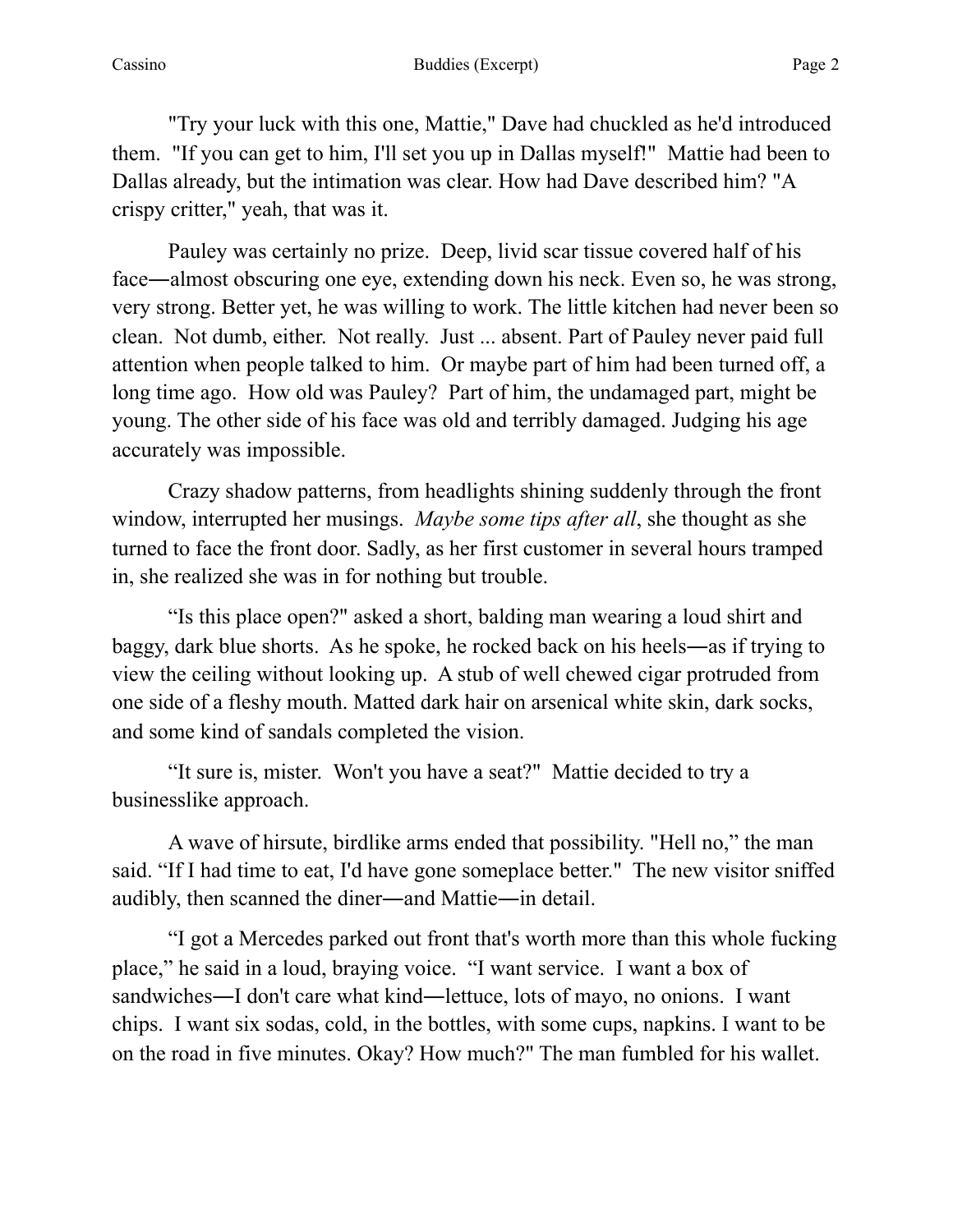"I don't guess you take American Express?" he smiled a gap-toothed crocodile's grin.

 "No, we don't," said Mattie, abashed by the verbal and visual onslaught. "But let me get our cook, and we'll get right on it. While you're waiting, won't you sit and have some coffee? We have a special pie tonight, just ..."

"Jesus Christ Lady! Can't you hear?" The little man brayed. He was swaying from side to side now, his mouth constantly open like a big, square tunnel. "I don't want to stay in this pit. I want my sandwiches! Now!" For emphasis, he gave a little jump.

Amazed by his emotional display, Mattie backed to the serving window. "Pauley, did you hear this guy?" she gasped.

"Yeah ... Mattie. I'm already ... on it." The words stumbled slowly from the kitchen helper's lips. "You ... tell him ... we got some bologna and ... some BLT's. Help me with ... the sodas ... okay?"

Although she didn't turn to look, Mattie could hear Pauley's work in progress. "How long, Pauley?" she whispered. "I want this asshole out of here."

"You help ... with the sodas ... five minutes."

As she reached into the cooler a hand gripped her shoulder. "Who you talking to?" the man wailed. "Gawd! We should have stopped ten miles ago! This place stinks! You guys! You think because it's two in the morning I got to take this crap? I got friends who will put you out of business, you mess with me!" He was so close, Mattie could smell his foul cigar. If she turned, his face would be inches from hers.

"Mister, please." She said, shaking his hand from her shoulder as she spoke. "We'll have your order in five minutes. If you don't like here, then wait in the car."

He shoved past her to look through the serving window. As he did, Mattie noticed the white, sugary residue on his upper lip. Memories of her time in Dallas and other places reminded her. *This guy has just snorted coke*, she realized. That explained a lot.

"Is this what's making food I'm going to eat?" The man said, almost laughing. "Gawd, you're ugly. You wearing gloves? If Lorraine wasn't hungry, I'd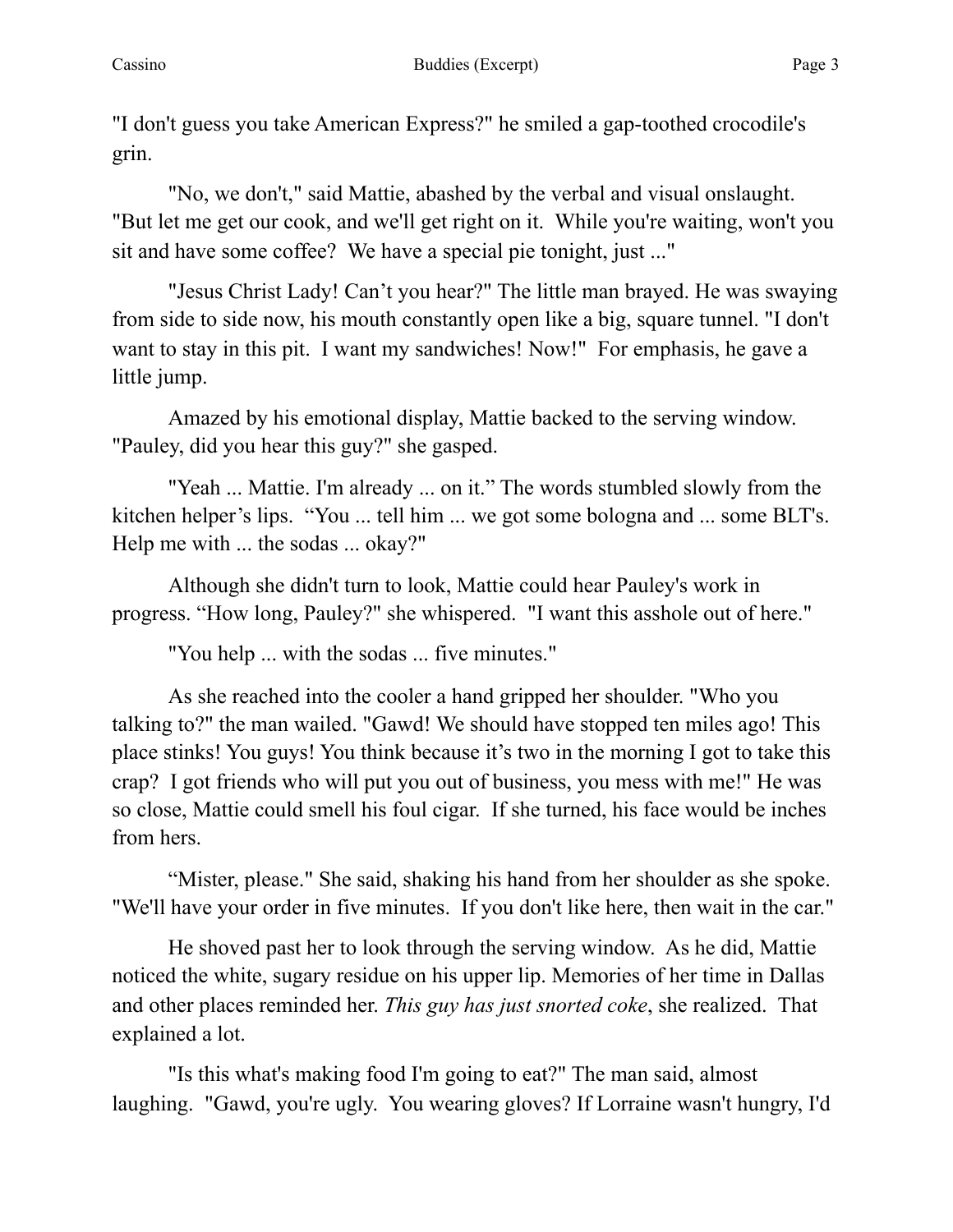turn you both in to the fucking board of health." With that, he retreated to the front of the room. An uneasy silence followed.

After what seemed like years, Pauley handed Mattie the box of sandwiches. Holding the soft drinks in a plastic bag, she walked quickly to the cash register at the end of the counter. "That'll be \$21.54 with drinks and everything, sir," she said, trying her best to sound professional as the cash register rang.

The man wasn't done. "That's what real restaurants charge," he said with a leer. "You got a head case in the back. Hell, I'm doing you a favor just stopping."

"Pay or leave, mister," Mattie said firmly. "I don't make enough to listen to you anymore. You and your friends can live on nose candy from here to Albuquerque for all I care. You give me any more trouble, I'm calling the sheriff." She felt better, having the counter between them.

"Okay, okay," the man said. "Here's your money. Keep the change." Without giving her a chance to rebuke him further he grabbed his sandwiches and was gone.

"My god, what a scene," Mattie said, shaking her head to clear it. Grabbing the keys from under the cash register, she ran to the front door and locked it. "That's enough for one night," she announced. "I'm locking up." She switched off the peeling neon sign out front.

She turned to look for Pauley, and found him standing in the middle of his kitchen, motionless, head down.

"Are you okay?" Mattie asked, with genuine concern. He was always silent. Now, it seemed to her there was a subtle change to his movements. They were no longer so slow and halting.

"Mattie, go home. Right now." the hulking creature spoke more firmly now, his voice suddenly deeper, husky. His eyes glimmered as they caught the light from the road. "There's going to be trouble here."

"What do you mean, Pauley?" Mattie asked. "Everything's okay now. Look, let's both go on home and get some rest. I'll finish cleaning up. See you tomorrow." Pauley said nothing more. He lurched through the kitchen door, slowly shaking his shaggy head.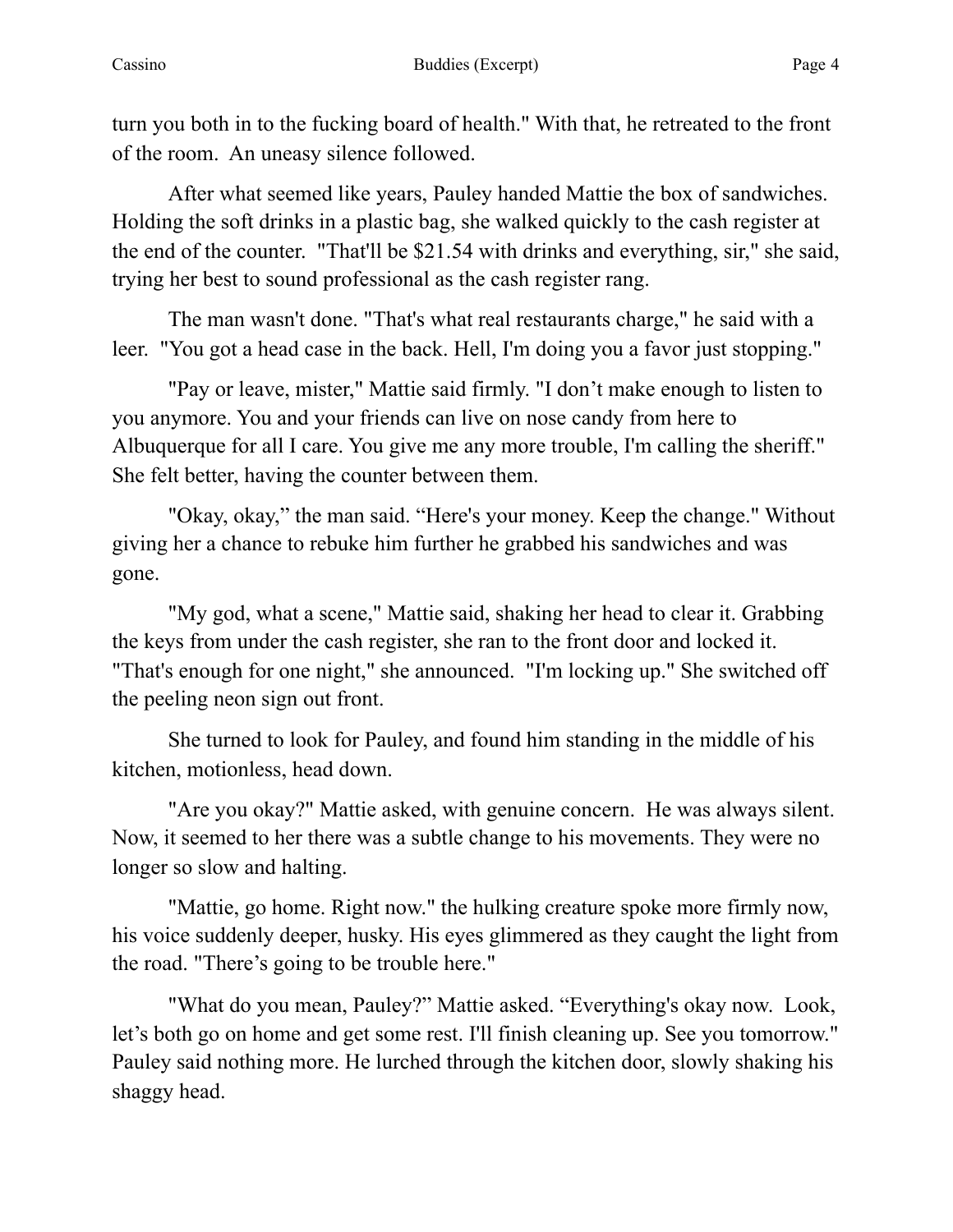Outside in the gravel parking lot, Eddie Balthus trudged back to his car, carrying the sandwiches and drinks. *Got to get on the road,* he thought. *Got to get to a good motel*.

Eddie was a small man, and getting smaller. Middle age was shrinking him from a slight man of middle height to a potbellied gremlin, whose stick-like arms and legs seemed ill-suited to his pear-shaped body. Eddie's checkered life had taught him a valuable secret, or at least he believed that it had. Women―even beautiful women―didn't care what a man looked like, as long as he had the right things. Things like money, and credit cards, and cars, and drugs. How a guy got these things didn't matter, it was how he used them.

Things were power. If a man could surround himself with enough of them, he could be anything. Look at that car. A few dents, but what the hell! Still this side of forty thou, and it was a Benz!

Inside, curled up in the back, Lorraine. Right now, she was the ultimate thing. A knockout! Like from the movies! She was his, his alone, as long as the money and the drugs held out. At least until Vegas. Eddie's mind buzzed. His cocaine-propelled thoughts were strong, noisy fists that pushed doubts out of his brain. Everything was so clear.

Eddie had almost reached the car when a hand grabbed his shoulder and spun him around. He was so surprised that he dropped the sodas and lifted the box of sandwiches in front of him, as if in supplication. A searing pain became his whole world then, from one side of his abdomen to the other. He looked down, startled to see his stomach parting as a huge, gleaming knife left it, his intestines slowly flowing out. He dropped the sandwiches and sank to his knees, sobbing, trying to gather his dissolving life in his hands, to somehow put the parts back together. There was so much. The pain was incredible.

Eddie's eyes were tearing and couldn't focus when he finally looked up. He never really saw his murderer. It didn't matter. The gigantic knife was back, disappearing from his vision as it slit his throat from ear to ear. His head lolled to one side, hardly held to his shoulders by his almost-severed neck. Eddie pitched forward, dying. As he did, his face caressed the boots of his assailant.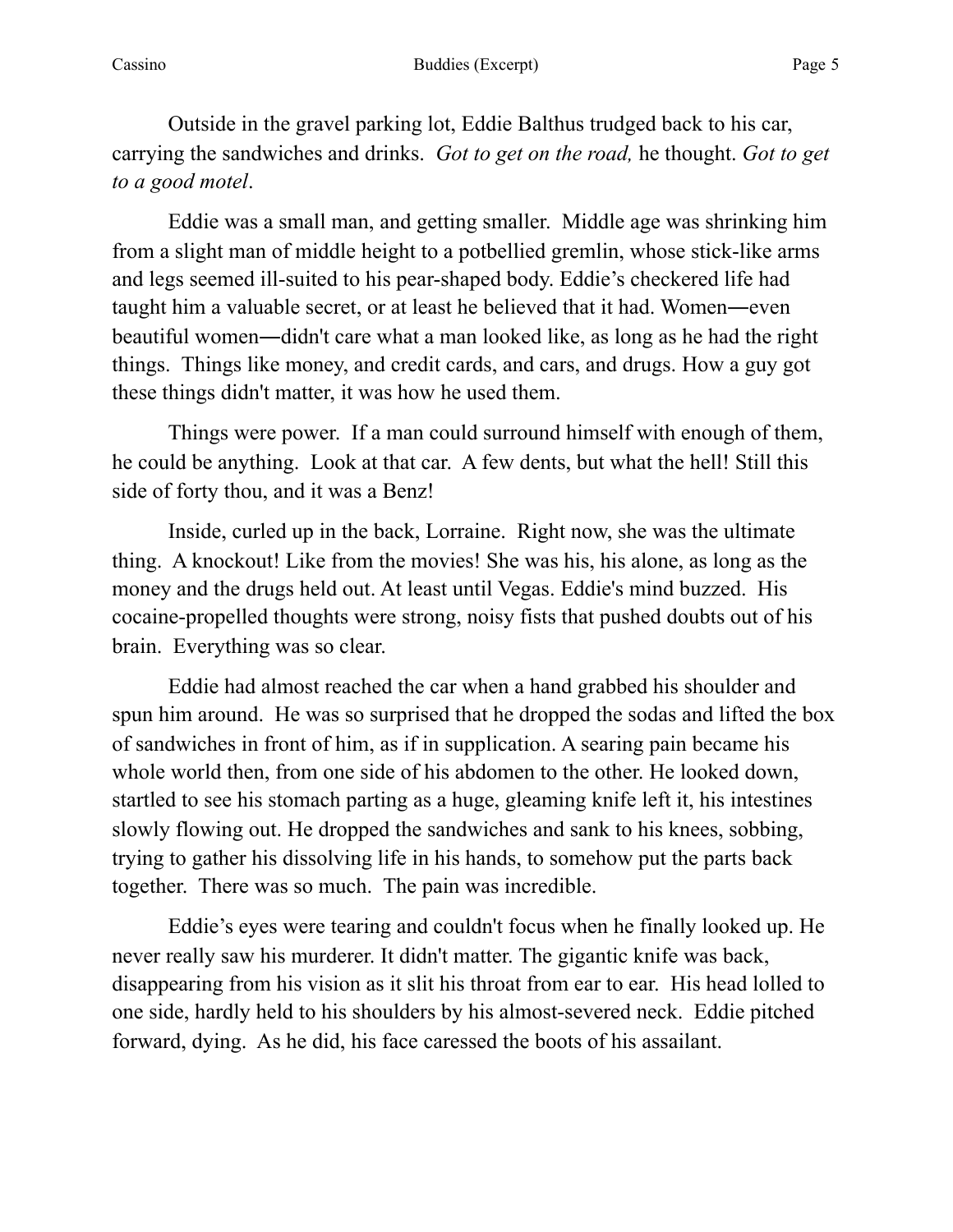Two hours later, Pauley struggled to surface from deep sleep as hands energetically shook his lower legs. "Get up Pauley! Up, mister! Come on, time to go." said the voice that went with the hands.

Pauley raised a callused hand to cover his eyes, to shield them from the stark light flooding the small room. "Captain," he called, finally more awake than asleep. "Captain, what's wrong?"

His friend, the man who had shared his travels for most of the last five years, sighed and spoke to him gently. "Something bad has happened, Pauley. Near the diner where you work. We have to go now."

Something bad had happened! It hadn't been a dream! Just like those other times, in towns with names he had trouble remembering. He had liked it here. He was sad. Even so, the Captain was right. They had to go. Otherwise, he might be blamed for the awful thing he knew now had really taken place.

Packing up took less than fifteen minutes. Thanks to a kind trucker, they were two hundred miles away by noon. Three days later, they were near Cheyenne.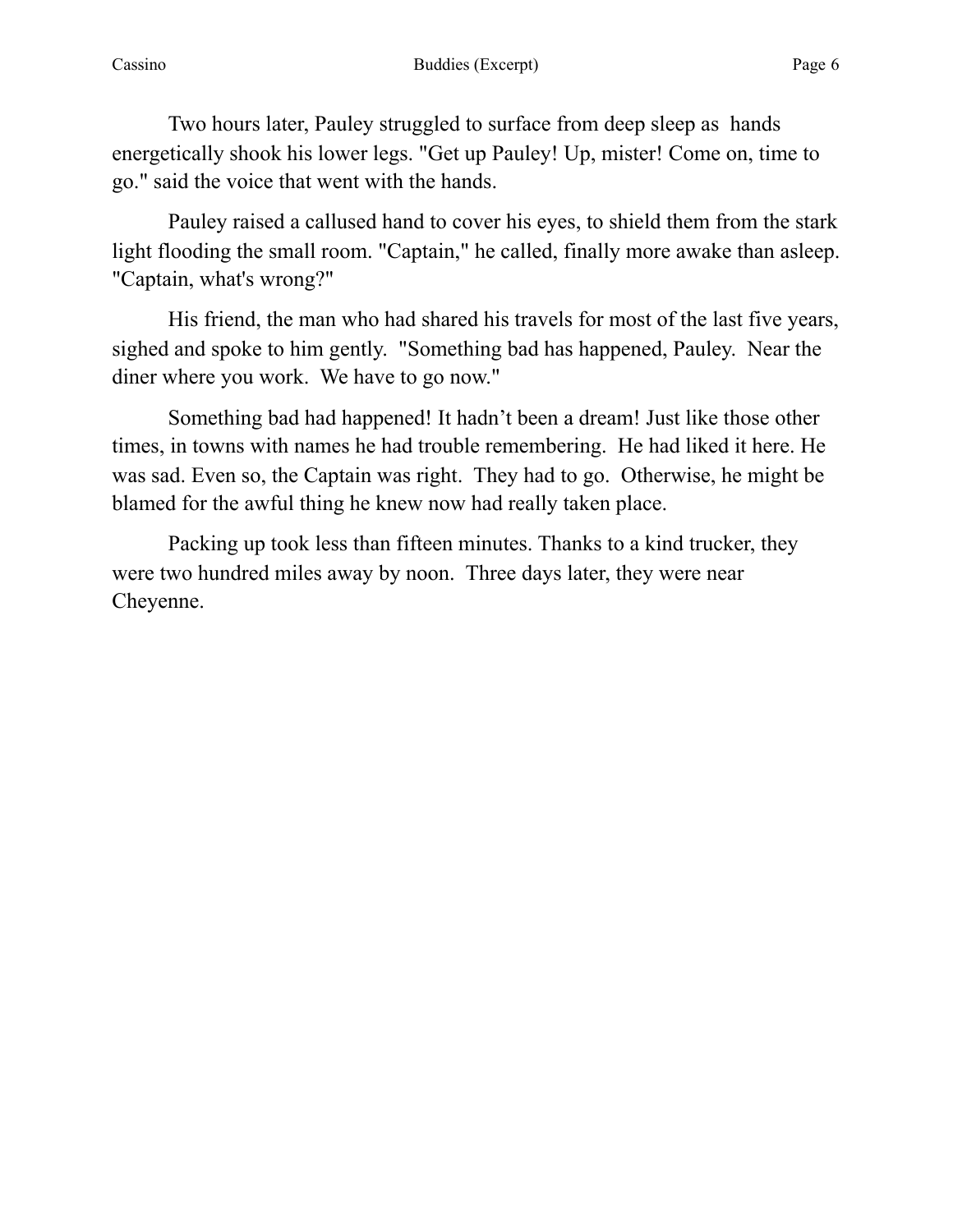# **Chapter 1**

## **Tucson, Arizona: May, 2017**

Tucson is a western city―an eye-level city, with few tall buildings. A journey from one edge to another takes several hours, even when traffic has subsided. Over the years, the city has grown to blanket the shallow bowl made by mountain ranges to its north, east, and south.

The murder was discovered in a convenience store parking lot, off Sabino Canyon Road on the way to Bear Canyon―a part of Greater Tucson, but also a place with its own identity. Employees coming on shift at five in the morning discovered the corpse, lying beside his motorcycle at the rear of the lot, obscured from the sight of those working inside. Police arrived at the scene as the sun began its climb up a cloudless blue vault, promising another breathlessly hot summer day in southern Arizona.

 Leo Cardiff was still questioning witnesses as the coroner's crew arrived. Did anyone know the victim? No, they all said, but they remembered him. The newly departed made quite an impression in the little store. He demanded a lot of food in a hurry, intimidated employees, and complained mightily about the quality of service he was given. "He was a big guy, you know," the night manager explained. "He liked to throw is weight around. Wanted us to know how mean and tough he was. When he left, the guy behind the food counter was so upset he had to go home." That employee's name, the night manager said, was Pauley Abbott. He'd been working at the store for about three months.

 "They come and they go, you know," the man said. "We have a lot of turnover, especially with the night crew. Pauley is a keeper, though. Bad scars, doesn't talk much. I hope what happened didn't scare him off."

 Cardiff turned to Hector Medina, his partner, who was just leaving the store. "We're going to have to find this guy Abbott," he said.

 Medina nodded. "I talked to the guy at the cash register. Nobody knows where he lives. He said Abbott walks to work, though. Can't be too far away."

 The detectives made an odd couple. Medina was big, well over six feet tall, and heavy. He moved like a bear, but that was deceptive. He could be very quick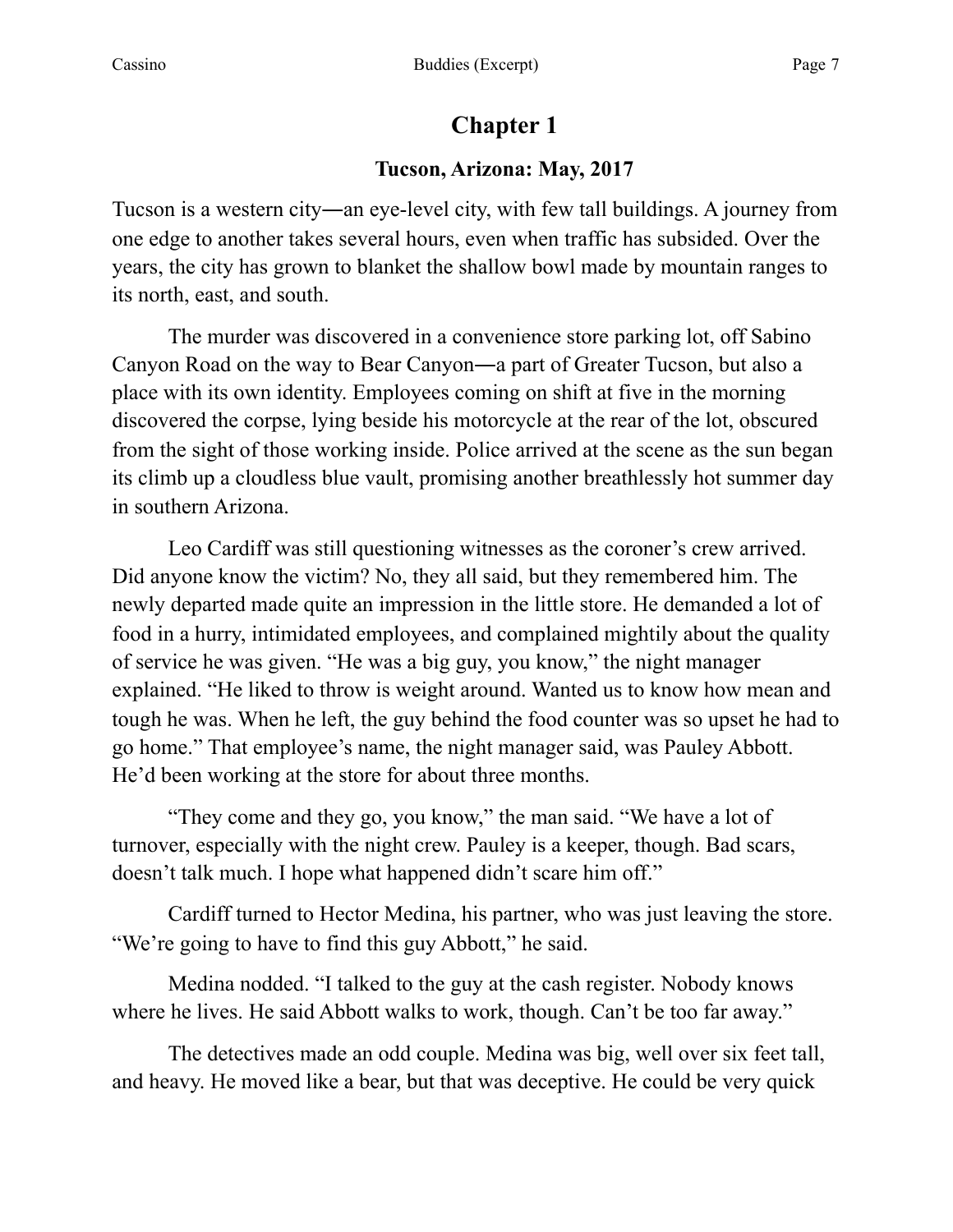when the need arose. Cardiff was his opposite in many ways. Slight and pale, his wispy blonde hair was almost transparent, his blue eyes large and round. They seemed capable of taking in anything that happened within his field of vision. Both were superb investigators. Together, they were among the most effective teams in Pima County's Sheriff's Department. Side by side, they walked around the store to the victim's body. Crime scene technicians were already at work there.

 The corpse lay perpendicular to his ride, face up, arms spread wide with the palms of his hands up―as though in exultation. He had been large and strong. Bulky muscles curled around his outstretched arms and corded his neck. Even in repose, his face was cruel. The sunken cheeks were lightly bearded, a broken nose was set above a brutally downturned mouth. Hooded eyes and a low forehead completed the visage of an angry man. All that he might have been was now past. His neck was slashed from ear to ear.

"Took a big knife to do that," Medina said. "Maybe a machete."

 The tech kneeling by the body looked up, nodded. "A big knife and a strong man," he said. "Looks like he grabbed the guy by his hair, and cut across the throat with one move. The victim didn't have time to fight. He was bleeding out by the time he hit the ground."

"We have any I.D. yet?" Cardiff asked.

 "The victim's name was Ralph Tanner," said the tech. "According to his driver's license, he lived on the west side, a long way from here."

"Could be gang-related," Cardiff mused.

 "Or a woman, or drugs," said Medina, shaking his head. "There's no telling. Unless we find this Abbott, and he can tell us something, this one is going to the file cabinet."

 Advances in forensics, enormously improved fingerprint and DNA databases, crime mapping technology, and other technical breakthroughs help police unravel crimes today that would have remained unsolved mysteries in even the recent past. Progress in the conduct of interrogations has helped as well. Still, homicide investigations remain tedious, sand-sifting struggles to find truth. Unless enough clues are discovered, unless relationships with victims are found, all the efforts of well trained, motivated investigators may not be enough. Medina and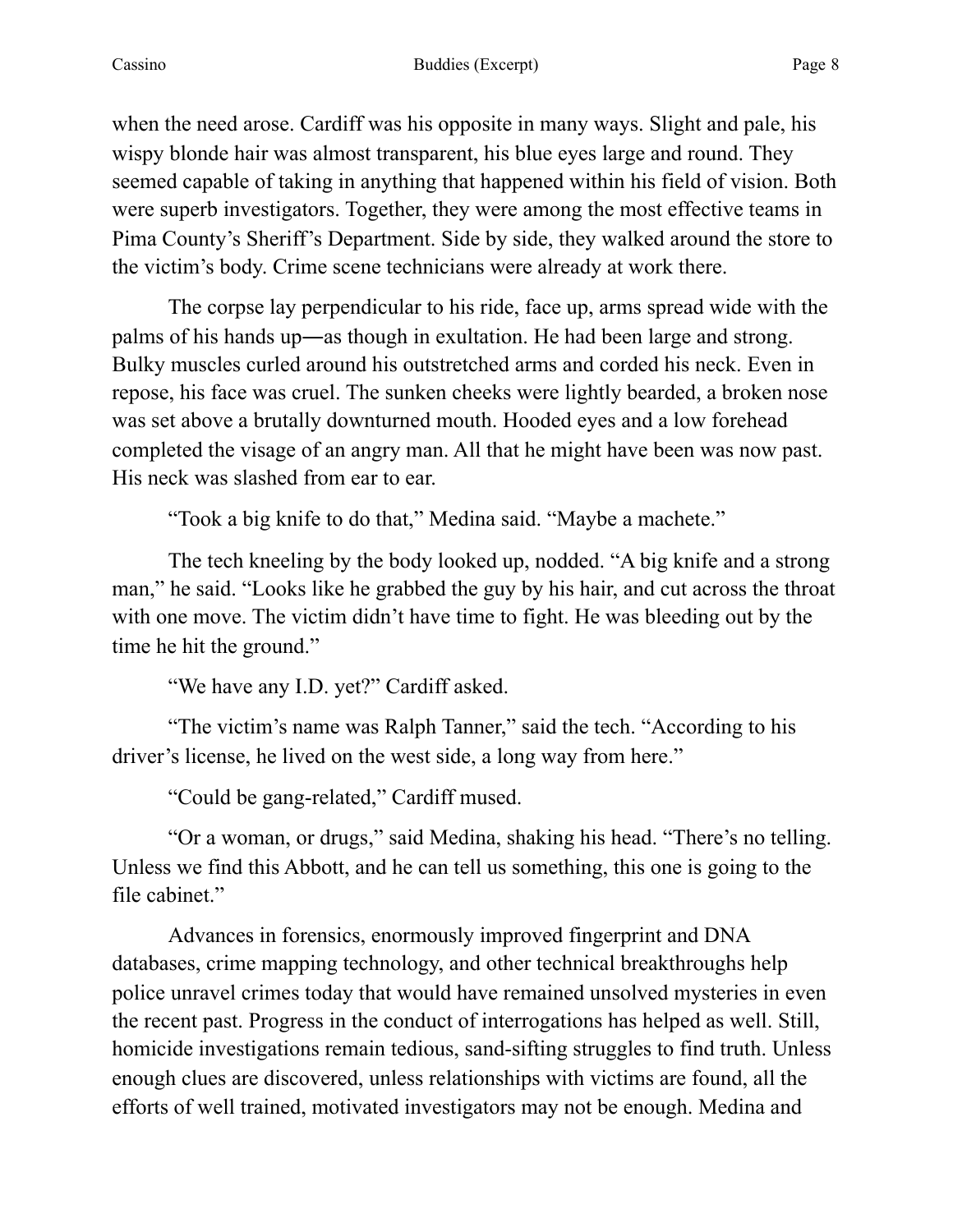Cardiff would use all the resources within their grasp to find Tanner's murderer. Even so, as time passed, other matters would have to be dealt with, and his file would migrate to the back of their workload. Not all murders are solved. In southern Arizona over the past decade, one in every four remains open.

**\*\*\*\*** 

#### **Half a Mile Away**

 The Captain let Pauley sleep. They'd have to leave, of course. The police would be coming, even now. Still, there was no reason to hurry, not yet. He'd wake his friend at around nine. Packing wouldn't take long. They could take city transit to the bus stop. Between their jobs, they'd saved enough that they wouldn't have to hitchhike out of this town. He grabbed the map beside his bed, unfolded it. *East or north*, he asked himself. *North*, he finally decided. *Maybe Utah*. He heard a noise, a moan. He knew his friend's nightmares would soon end his rest.

 In the dark quiet of the small converted garage, Pauley's sleep was far from restful. He was retracing a mental journey through some of his worst dreams. They bothered him most after something bad had happened, but he had them often. Even though these same dreams had plagued his unconscious for more than a decade, Pauley still dreaded and feared them as much as he had when they first assaulted his mind. Here came one of them now, coalescing behind his eyes.

 As he always did, he stood on a balcony, by a low wall, at the top of a stairway. Before him, across a courtyard, stood a magnificent castle-like structure —parapets, enormous arched windows, and turrets glistening in the slowly setting sun. He was in a scene out of the renaissance and dressed accordingly: a cape flowed from his shoulders, and low boots covered his feet. He carried a heavy cane, or had … where was it? He looked around, perplexed. Somehow, the cane was gone. It had to be found. He began to retrace his steps: down the stairs, then across the courtyard past the fountain. There he stopped. Something else was missing now—his cape! Less calm now he looked around the courtyard, silent and still as ever. He rushed back toward the stairs he had just descended, began to mount them—and looked down to see that one of his boots was now gone as well.

 As Pauley darted around the empty courtyard, more clothing vanished. Finally, he found himself cowering under a massive archway with no clothes at all.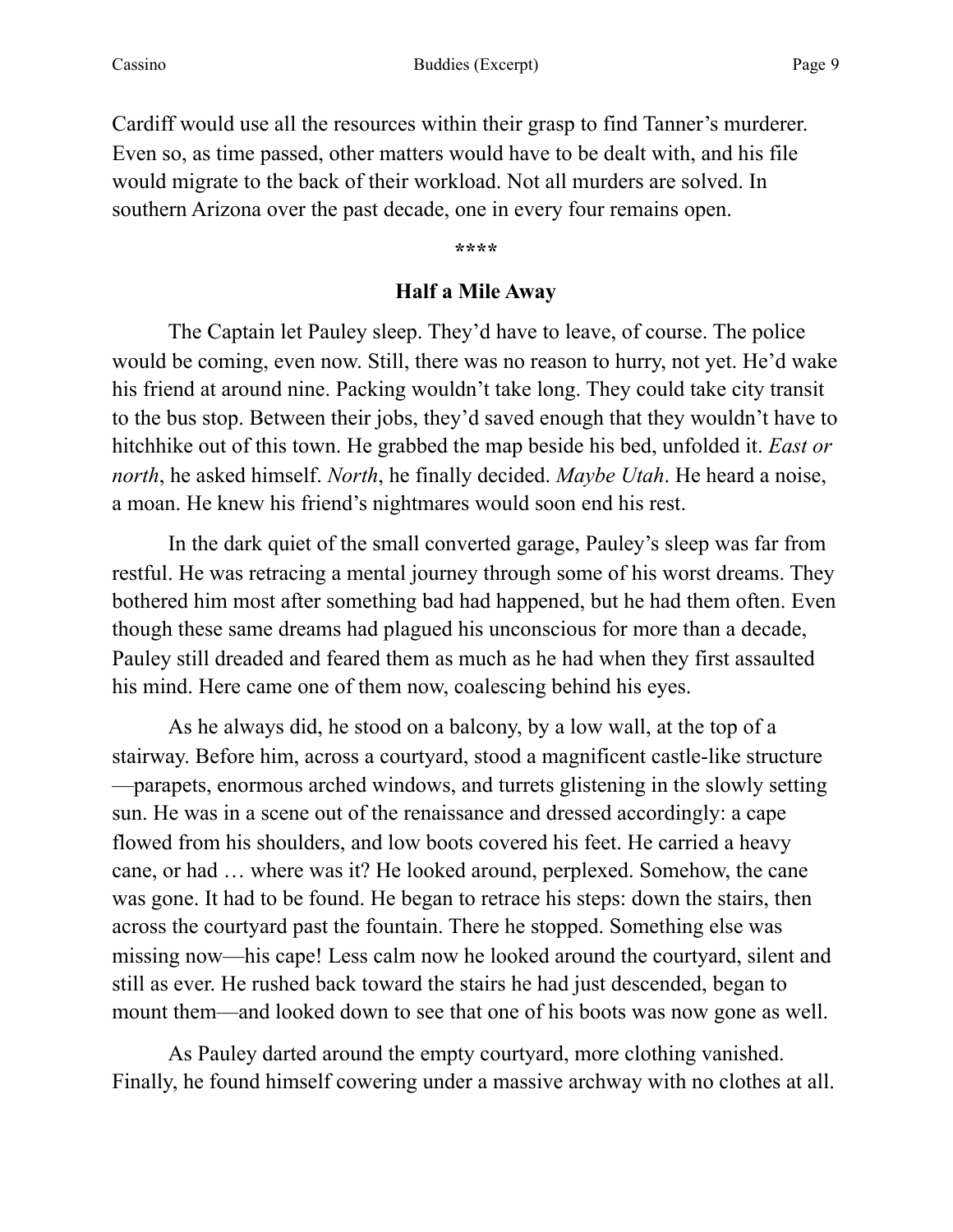Now he heard movement, almost a sigh of wind. Someone, something was coming. As it turned the corner, he saw all the clothes he now lacked, now worn by something, someone he could never quite see. As it confronted him, he knew that every atom of him would soon be gone as well. There would be nothing left. He opened his mouth to scream …

 … and found himself in a burning room. Everything in the room was on fire, including Pauley himself. He crawled along the floor, trying to find air to breathe in the inferno as he searched for a way to escape it. As he crawled, he bumped into objects. They could not be identified, except as masses of flame. He screamed and moaned as he pushed himself along the smoldering floor. One side of him was already seared numb from the effort. He thought he saw an opening, a place not yet burning, and forced himself to move toward it through the incredible pain he felt. Yes! It was there, right before him now. He gathered last resources to flee the fire, but as he did something grabbed his legs. Something was pulling him back into the inferno. Mewling and gibbering, he cast about for something to hold, anything to resist the steady pressure that was sliding him back into the terrible burning place. He looked back, to see who or what was doing this terrible act and saw himself, glowing, incandescent, laughing. He cried out … and awoke, still screaming.

 The Captain handed him a cold, damp washcloth. "Time to get up, Pauley," he said gently. "We're going to have to get moving."

#### \*\*\*\*

#### **Two Weeks Later**

Cardiff and Medina sat with their lieutenant, going over case load. The clock on the wall said a little after nine a.m. The temperature outside was already touching eighty. It was going to be another scorcher.

 "What about the Tanner murder?" the lieutenant asked, thumbing through the file. It was one of many on his desk.

 The two detectives looked at each other. "We got nothing," Medina finally said.

 "He's got no family we can find," Cardiff explained. "His place is a little rathole off Shannon. Nothing there but dirty clothes and empty beer bottles. No gang or drug activity on record. Worked as a bouncer at a local bar. No friends who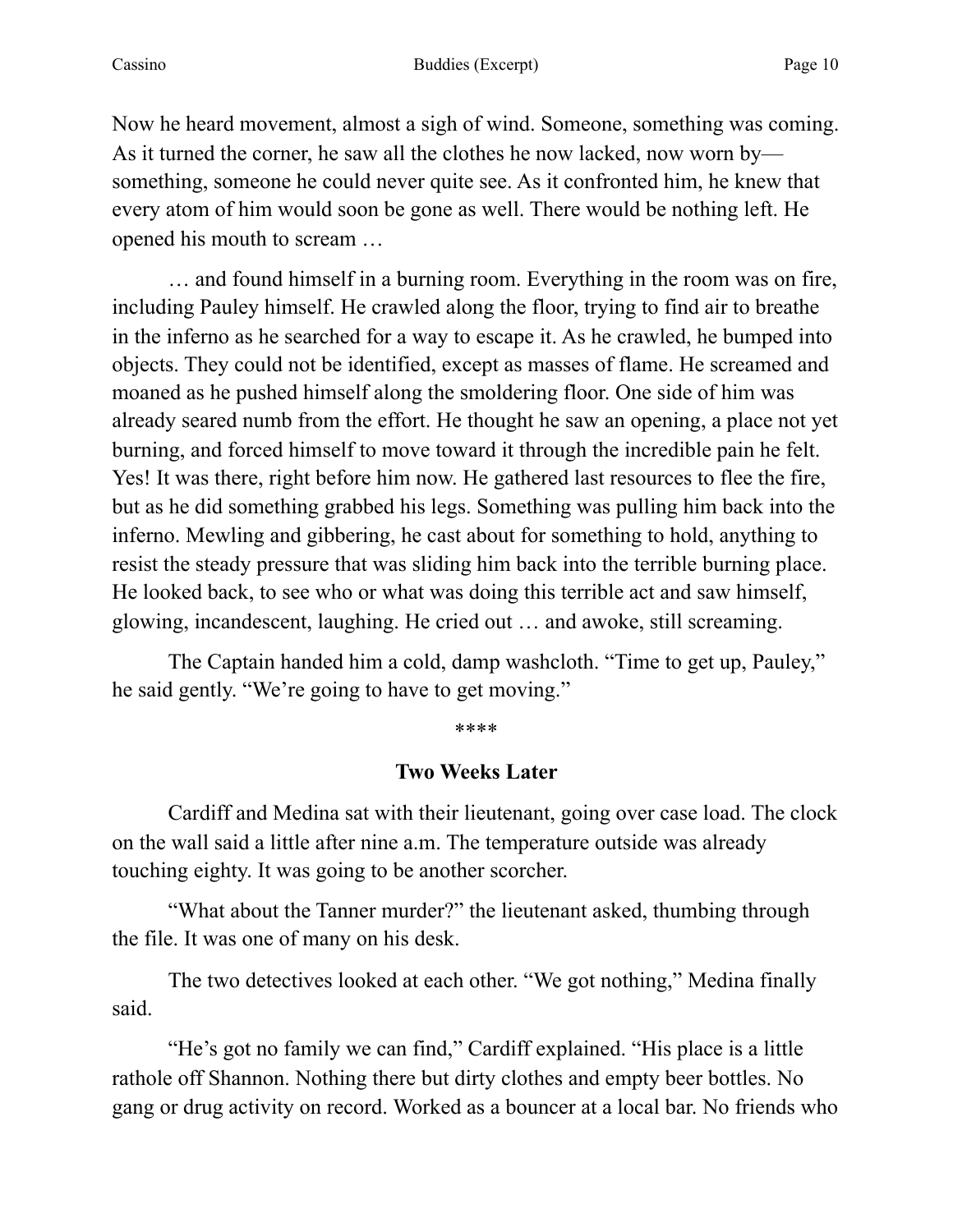want to admit it. Born in San Diego. Drifted here with the wind a few years ago. That's about it for Mr. Tanner."

 "We thought we had a lead on the cook, Abbott," Medina continued. "We checked with Tucson Electric Power. They gave us an address―about half a mile from the convenience store, it turns out. Empty when we got there. Landlord says he hasn't seen Abbott or his buddy for several days. We did get some prints, though."

"Abbott had a buddy?" the lieutenant asked.

 "Apparently so," said Cardiff. "At least, somebody who shared the rent. No I.D. on him, either. So far, we've come up bone dry. One clue left to look into. The murder weapon was nothing we've seen before. A very particular kind of knife. Coroner couldn't identify it, so we sent photos of the wounds to the Southern Regional Crime Lab. They say it's a Ka-Bar."

"That the one the Marines get?"

 "Yep. It's got a blade shape that makes it unique. There's got to be thousands of them around, but they are issued to the Marines. Maybe Abbott was in the Corps."

"Seems worth checking."

 "It's all we've got, right now," Medina said. "Looks like Abbott has left town."

 The lieutenant nodded. "You guys have plenty more caseload," he said. "Pass this file to Sarah Won't. See if she can match it to crimes in other jurisdictions. Get on with the rest of your work."

 During her five years with the Pima County Sheriff's Department, computer technician Sarah Wontioski had become a legend. Petite and well proportioned, she wore her long raven hair in a series of complicated buns. Her glasses did not hide her big blue eyes, nor the freckles that dusted her nose and cheeks. Sarah was drop dead beautiful, the amorous target of scores of deputies, all trying mightily to win her favors. Sarah enjoyed their company, danced and dated, and even accepted a fervent kiss from time to time―but nothing more. Hence the nickname she carried with pride: Sarah Won't.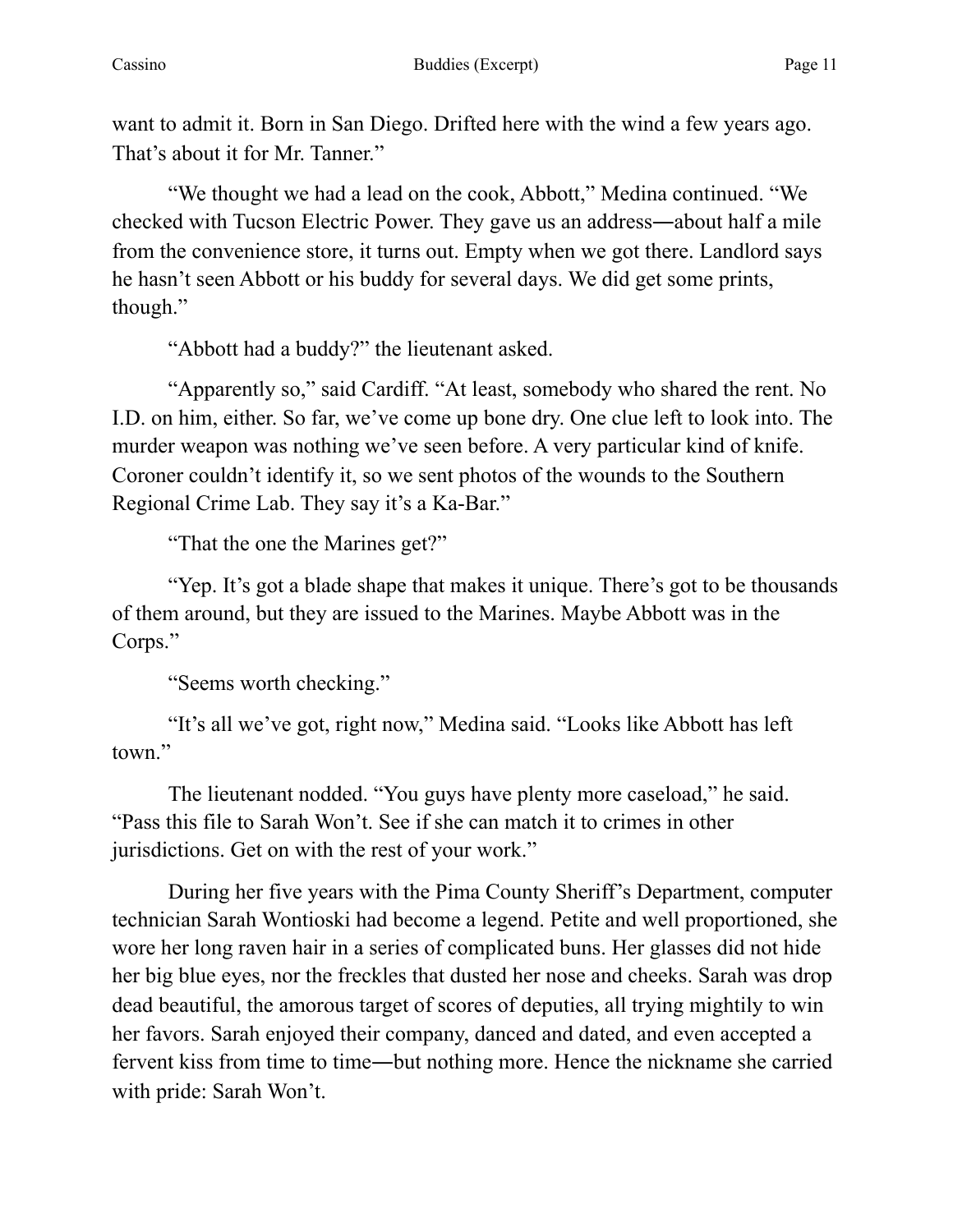Sarah's work fascinated her, though many might have found it boring. She searched databases from police departments, state and federal agencies across the country, looking for other crimes committed by people in Pima County custody, or for crimes reported in other places similar to those done locally. Crime rates were rising. The nation's population aged and yearned for warmer climates as they did. When northerners moved south and west, they brought their predators, parasites, and scavengers along. In earlier days, before computers had described the nation, trails of crime would often fall away, remembered and recorded only in the places where they had been perpetrated—like insects frozen in amber. Sarah's job was to discover those trails. She was very good at it.

 After studying the Tanner file, she began scanning the nation's electronic law enforcement records for similar crimes―assaults and murders committed by drifters, no robbery or sexual assault involved, using a large or Ka-Bar knife. Her primary tool was NIBRS, the national incident-based crime report database. She also scanned the Crime Data Explorer, which holds records from almost half of the nation's police forces, sixteen thousand agencies in all. Between these two, Sarah found more than a thousand records from the past decade that might relate to the murder just committed in Tucson.

 She checked further, gathering additional local information about the descriptions in the records that looked promising from the agencies that had reported them. She eliminated perpetrators who were currently incarcerated or who had died, which narrowed the search to less than two hundred possibilities. These Sarah examined individually, looking for parallels between each and the Tanner murder―or details that would remove any from consideration. The process was grueling and time-consuming. Without her knowledge of computers and data management, it would have been impossible.

 Finally, after almost a week's work, a pattern began to emerge from the enormous collection of information Sarah had sifted. A description began to coalesce. The combined data depicted a badly-scarred man, sometimes with an accomplice, who had crisscrossed the nation for the past decade. He took menial jobs, often in food service, and called himself "Pauley," or "Paddy." He was wanted for questioning in conjunction with four still-unsolved murders, all of which occurred near places where he was working at the time. In every case, the man had vanished before authorities could question him. The victims were always